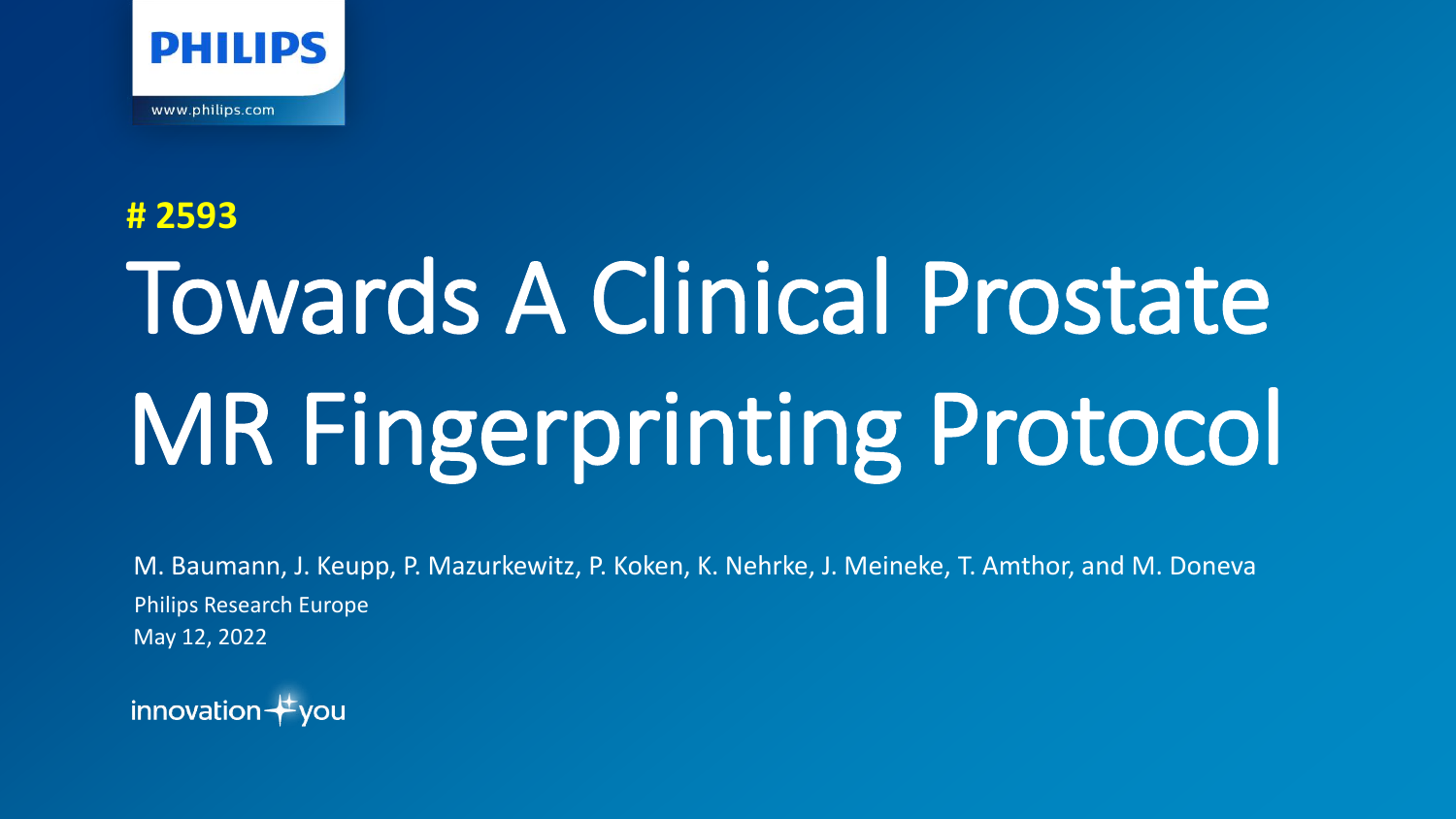

JOINT ANNUAL MEETING ISMRM-ESMRMB **ISMRT 31ST ANNUAL MEETING** 

07-12 MAY 2022 LONDON, ENGLAND, UK

**RID EXPERIENCE** 



### **Declaration of Financial Interests or Relationships**

Speaker Name: Manuel Baumann & Mariya Doneva

I have the following financial interest or relationship to disclose with regard to the subject matter of this presentation:

Company Name: Philips Research Europe Type of Relationship: Employee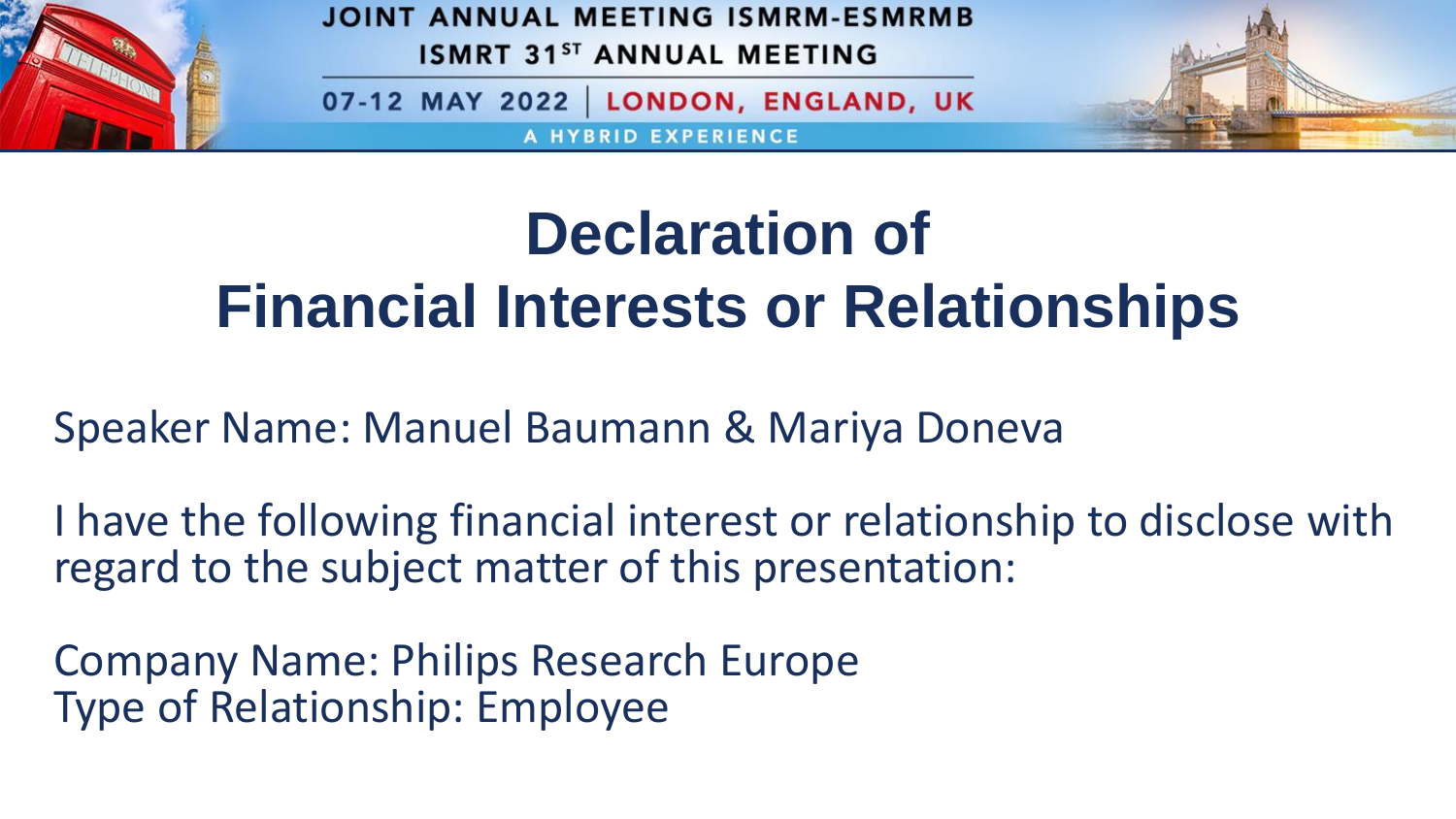## Introduction

#### Prostate MRI

- mpMRI: reliable lesion detection in peripheral zone (PZ)
- Goal: A quantitative and reproducible technique.



#### Challenges in Prostate-MRF

- Fat-induced blurring
- $B_1^+$  inhomogeneities
- Long reconstruction times



#### **Classification:**

Separate NPZ from cancer region based on T2 and ADC values. [2]



#### #2593 Towards A Clinical Prostate MR Fingerprinting Protocol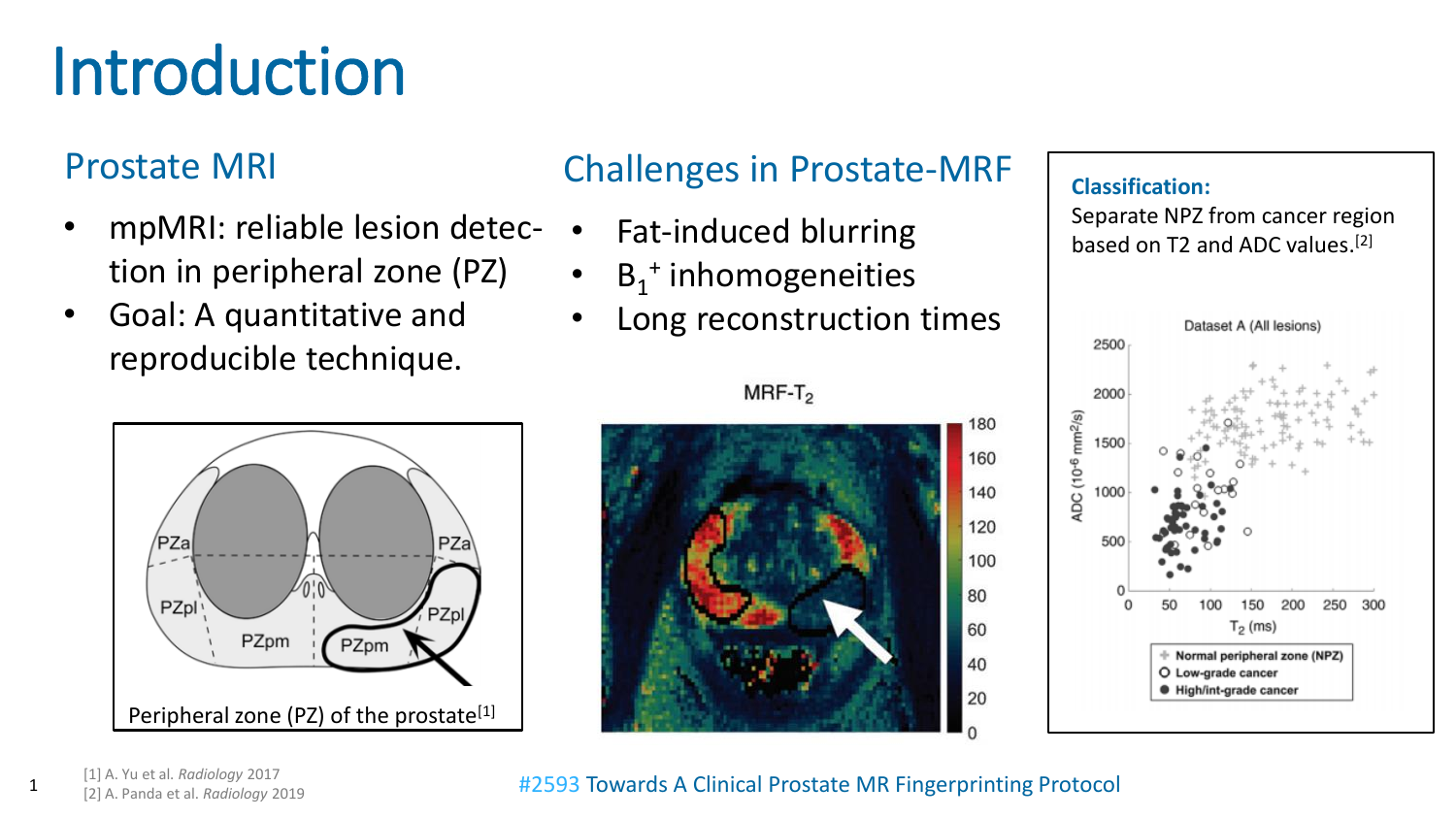### **Methods**

### Prostate MR Fingerprinting in less than 5 minutes.

- Fully-integrated B<sub>1</sub><sup>+</sup>, pre-scan' using iDREAM[3]
- Integration of **Dixon-based water/fat separation** with MRF
- Flow compensation to suppress signal from artery blood flow
- Fast GPU-based reconstruction for direct visualization on the scanner



(c) T2 water-only MRF



(b) T1 water-only MRF



(d) Water-only MRF

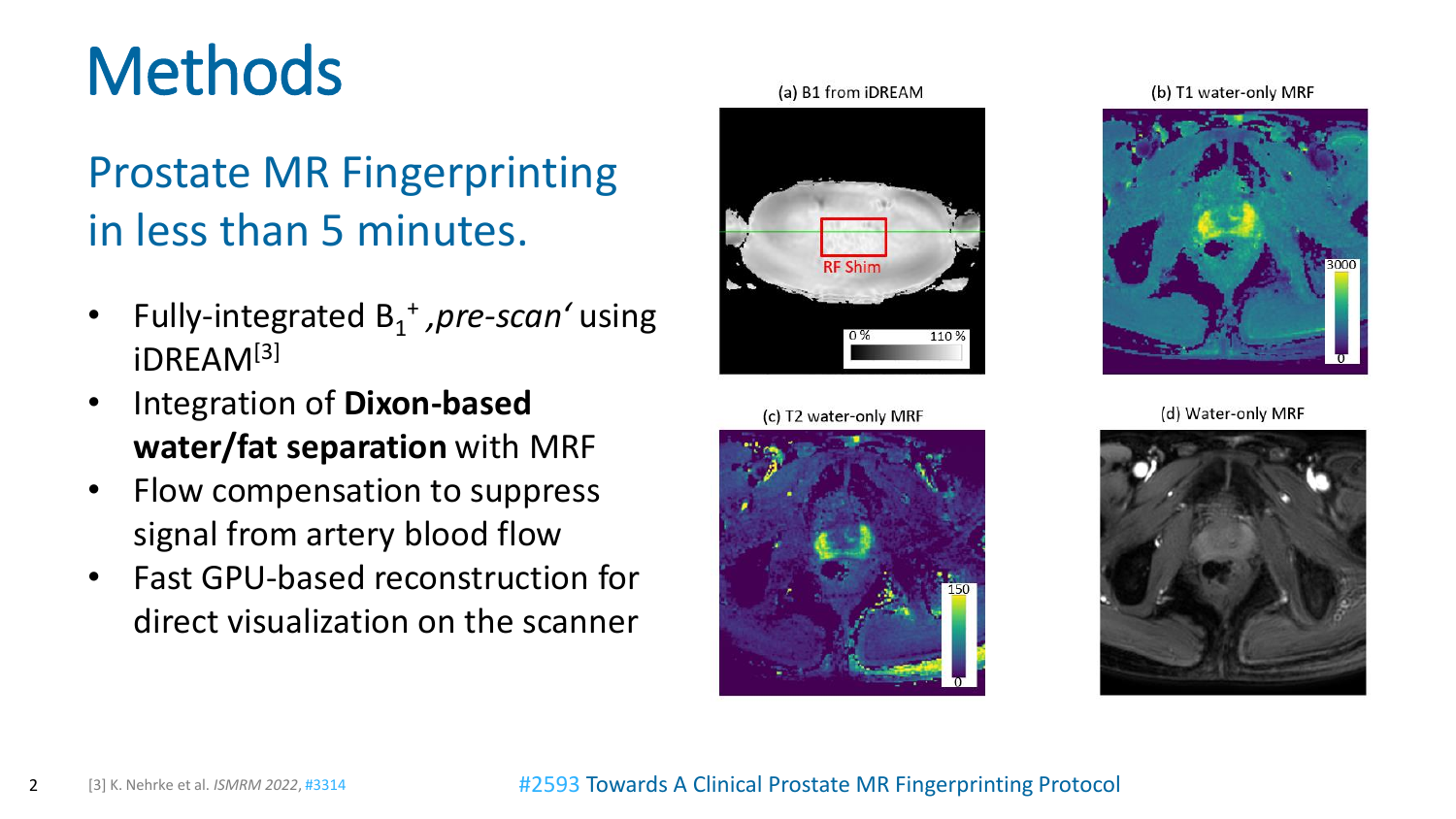## MRF & water-fat separation

#### MRF-Dixon methods:

3

- Acquire data at multiple echo times (while varying MRF sequence)
- Field inhomogeneity  $\Delta B_0$  either from pre-scan<sup>[4]</sup> or estimation<sup>[5]</sup>
- Spiral deblurring using CPR<sup>[6]</sup>
- Applications: Fat suppression or separation (e.g. fat images in MR-HIFU)



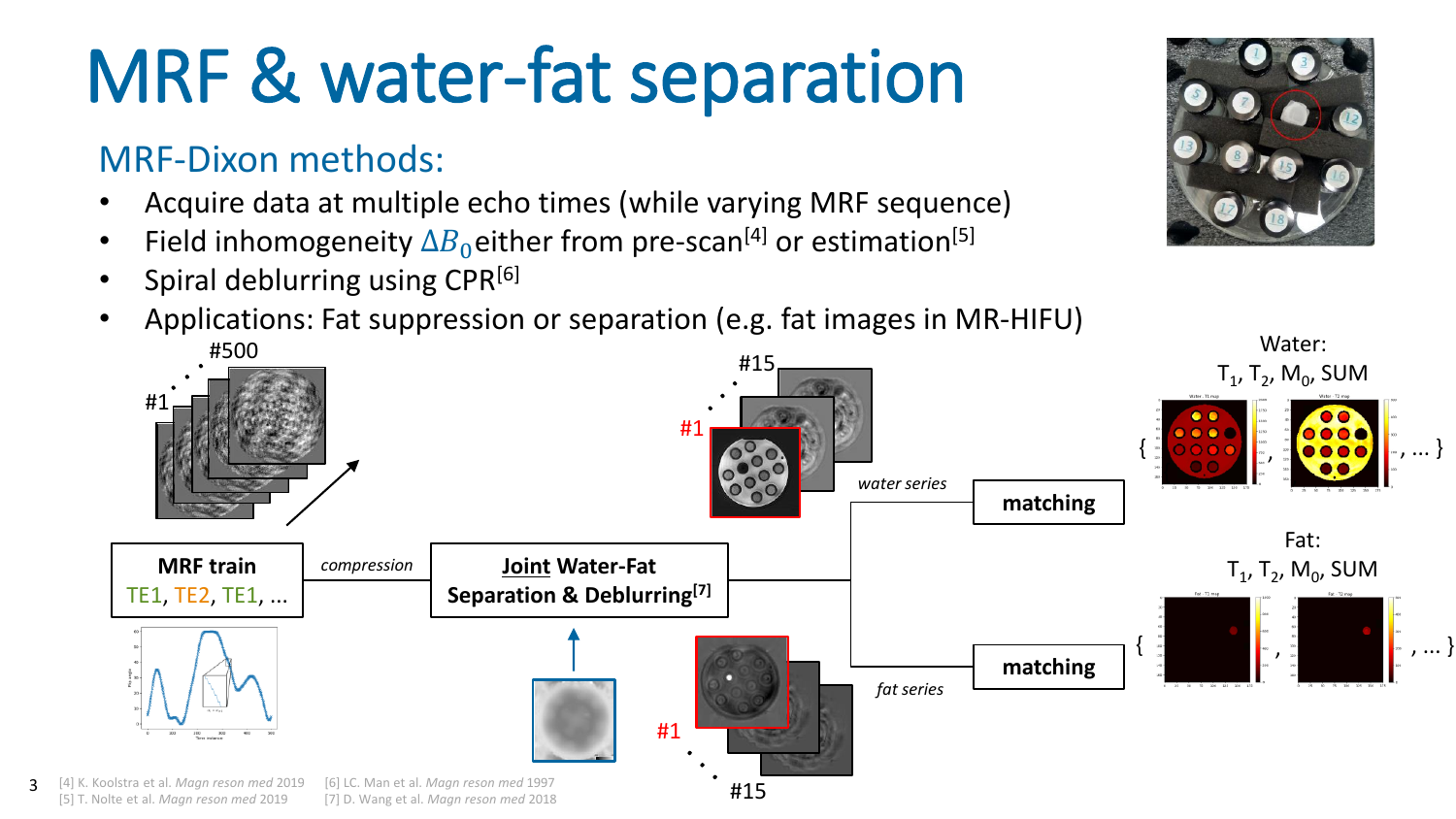## Experiments @ 3T

#### Set-up

- Evaluated on six healthy volunteers
- Comparison with MESE T2 mapping
- Flow compensation evaluation

### MRF protocol details

• 15 slices in 04:25 mins

| <b>Parameter</b> | Value                     |
|------------------|---------------------------|
| TE <sub>1</sub>  | $3.45$ ms                 |
| TE <sub>2</sub>  | 4.60 ms                   |
| TR               | $17 \text{ ms}$           |
| Acq. window      | $9.3 \text{ ms}$          |
| Interleaves      | 1/29                      |
| Resolution       | $1.1 \times 1.1 \times 5$ |
| FoV              | $(80 + 200 + 80)^2$       |

### MRF acquisition details

- Single-spiral with a pseudo-golden-angle rotation
- Two TEs alternating along the MRF train



#2593 Towards A Clinical Prostate MR Fingerprinting Protocol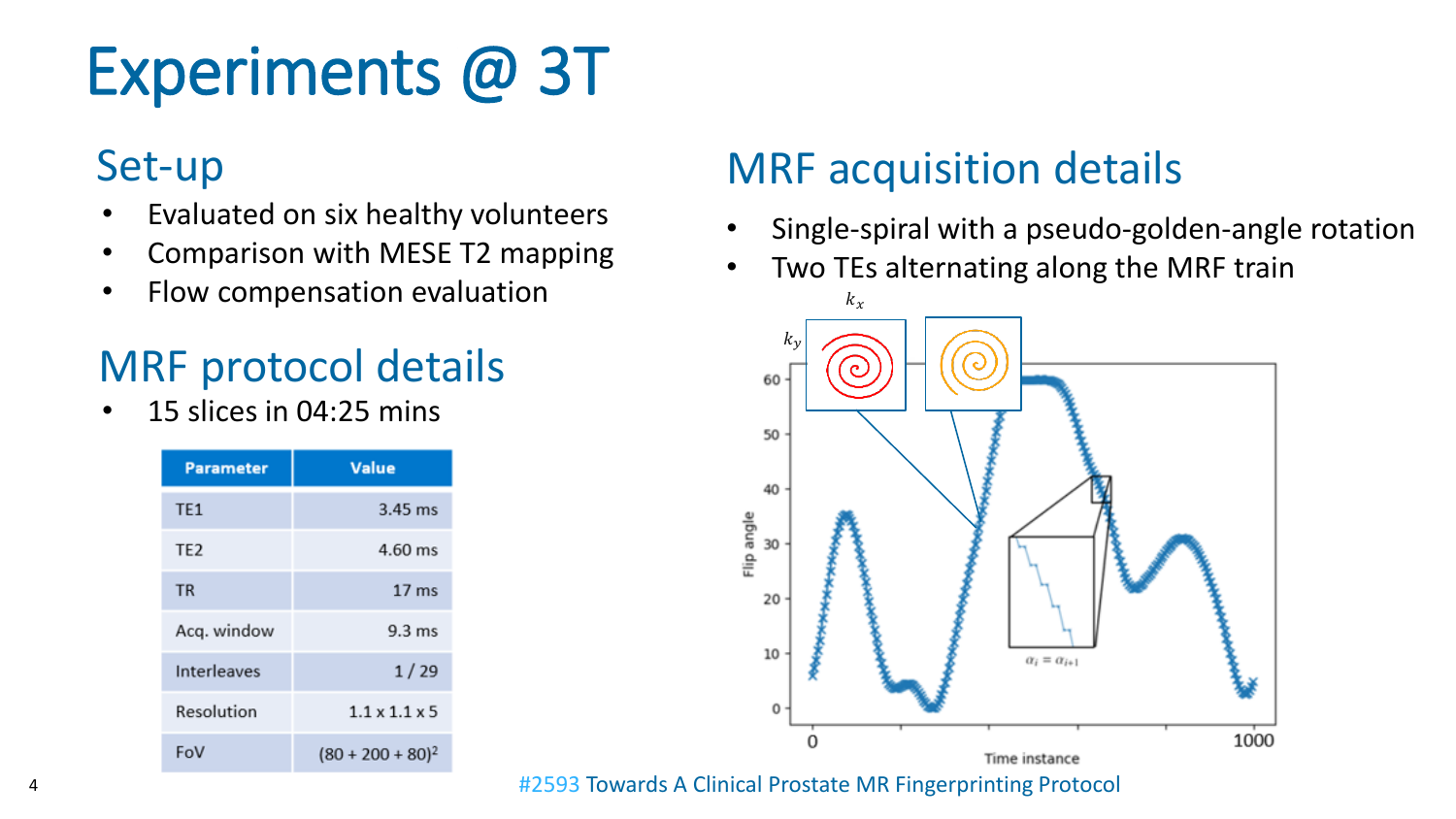## Results I

### ROI analysis of NPZ:

- MRF + T2 MESE reference\*)
- Observed strong variations wrt. volunteers; good agreement in T2



**#2593 Towards A Clinical Properties A Clinical Protocol 5 Protocol 5 Properties A Clinical Protocol 5** 0.96 x 0.96 x 3 mm<sup>3</sup>, SENSE R=7, scan time = 06:00min





(a) T1 water-only MRF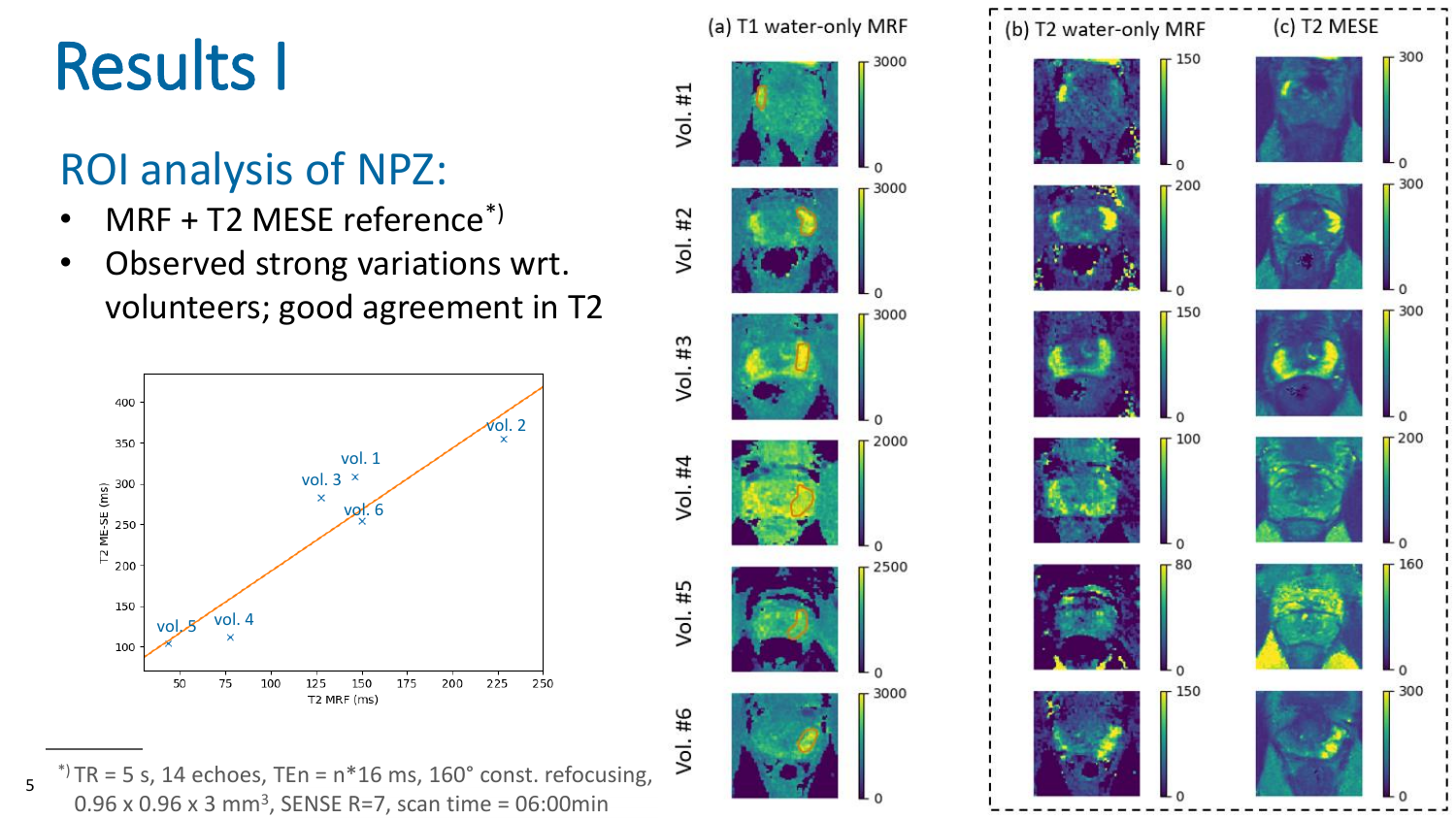### Results II

### Flow compensation:

#### Spiral artifacts from both arteries  $(2)$  can be suppressed.

(a) T1 water-only wo/ flow compensation  $($ b) T1 water-only w/ flow compensation





#2593 Towards A Clinical Prostate MR Fingerprinting Protocol